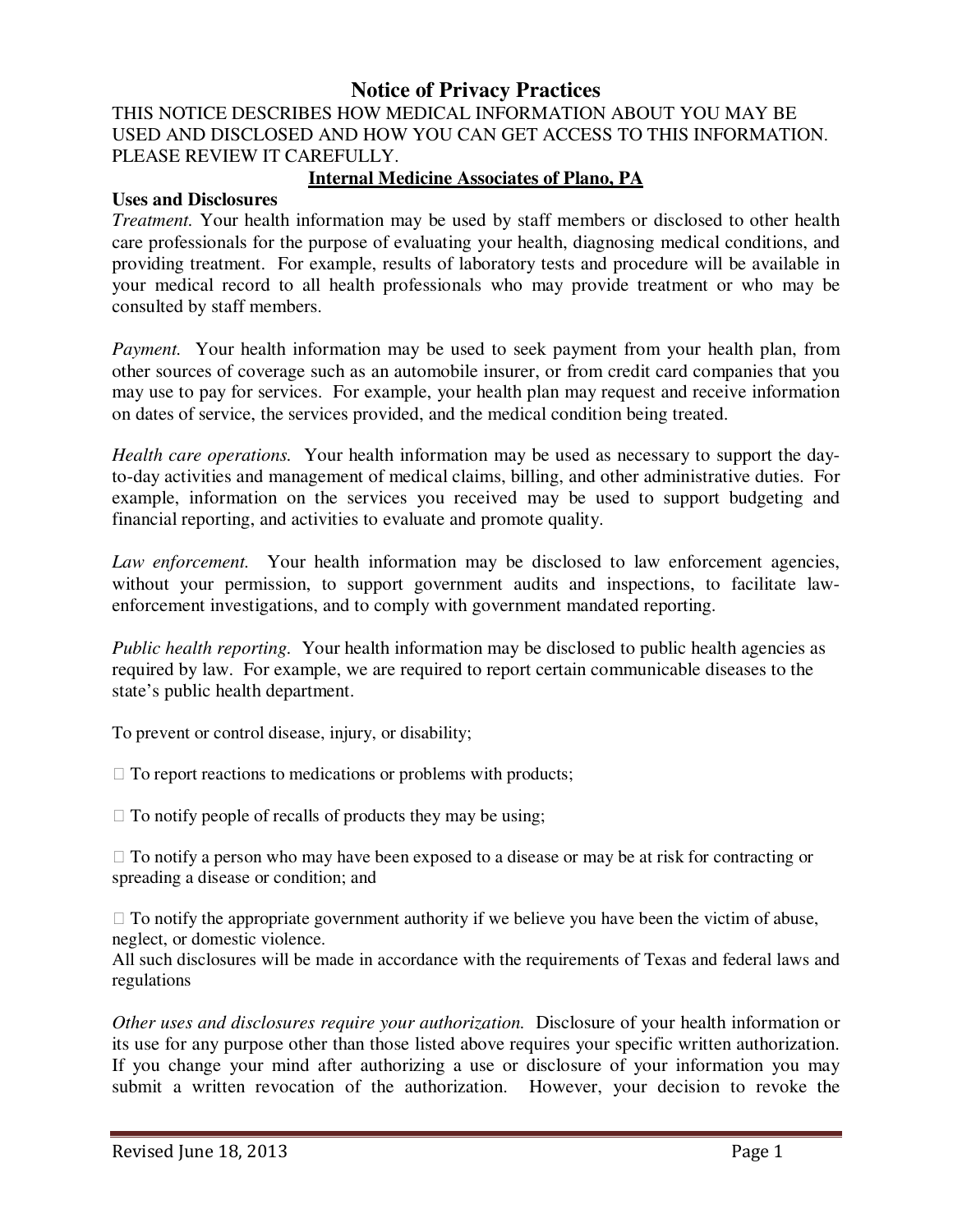authorization will not affect or undo any use or disclosure of information that occurred before you notified us of your decision.

#### **Additional Uses of Information**

*Appointment reminders.* Your health information will be used by our staff to send you appointment reminders by email, text, web portal or to contact you by phone regarding appointment reminders.

*Information about treatments.* Your health information may be used to send you information on the treatment and management of your medical condition that you may find to be of interest. We may also send you information describing other health-related goods and services that we believe may interest you.

#### **Individual Rights**

You have certain rights under the federal privacy standards. These include:

- 1. The right to request restrictions on the use and disclosure of your Protected Health Information;
- 2. The right to receive confidential communications concerning your medical condition and treatment;
- 3. The right to inspect and copy your Protected Health Information;
- 4. The right to amend or submit corrections to your protected health information;
- 5. The right to receive an accounting of how and to whom your protected health information has been disclosed; and
- 6. The right to receive a printed copy of this notice.

We are required by law to maintain the privacy of your protected health information and to provide you with this notice of privacy practices. We also are required to abide by the privacy policies and practices that are outlined in this notice.

## **Right to Revise Privacy Practices**

As permitted by law, we reserve the right to amend or modify our privacy policies and practices. These changes in our policies and practices may be required by changes in federal and state laws and regulations. Whatever the reason for these revisions, we will provide you with a revised notice on your next office visit. The revised policies and practices will be applied to all protected health information that we maintain.

#### **Requests to Inspect Protected Health Information**

As permitted by federal regulation, we require that requests to inspect or copy Protected Health Information be submitted in writing. You may obtain a form to request access to your records by contacting: **Jennifer Beck, Internal Medicine Associates, PA Privacy Officer, Internal Medicine Associates of Plano, PA, 6124 W. Parker Rd. Ste 234 Plano, TX 75093 972-981- 7500.**

## **Complaints**

If you would like to submit a comment or complaint about our privacy practices, you can do so by sending a letter and outlining your concerns to Internal Medicine Associates of Plano, Attn: HIPAA Privacy Officer 6124 W. Parker Road Suite 234 Plano, TX 75093.

If you believe your privacy rights have been violated, you may file a complaint with the Privacy Officer at Internal Medicine Associates of Plano, 972-981-7500 or with the Office for Civil Rights,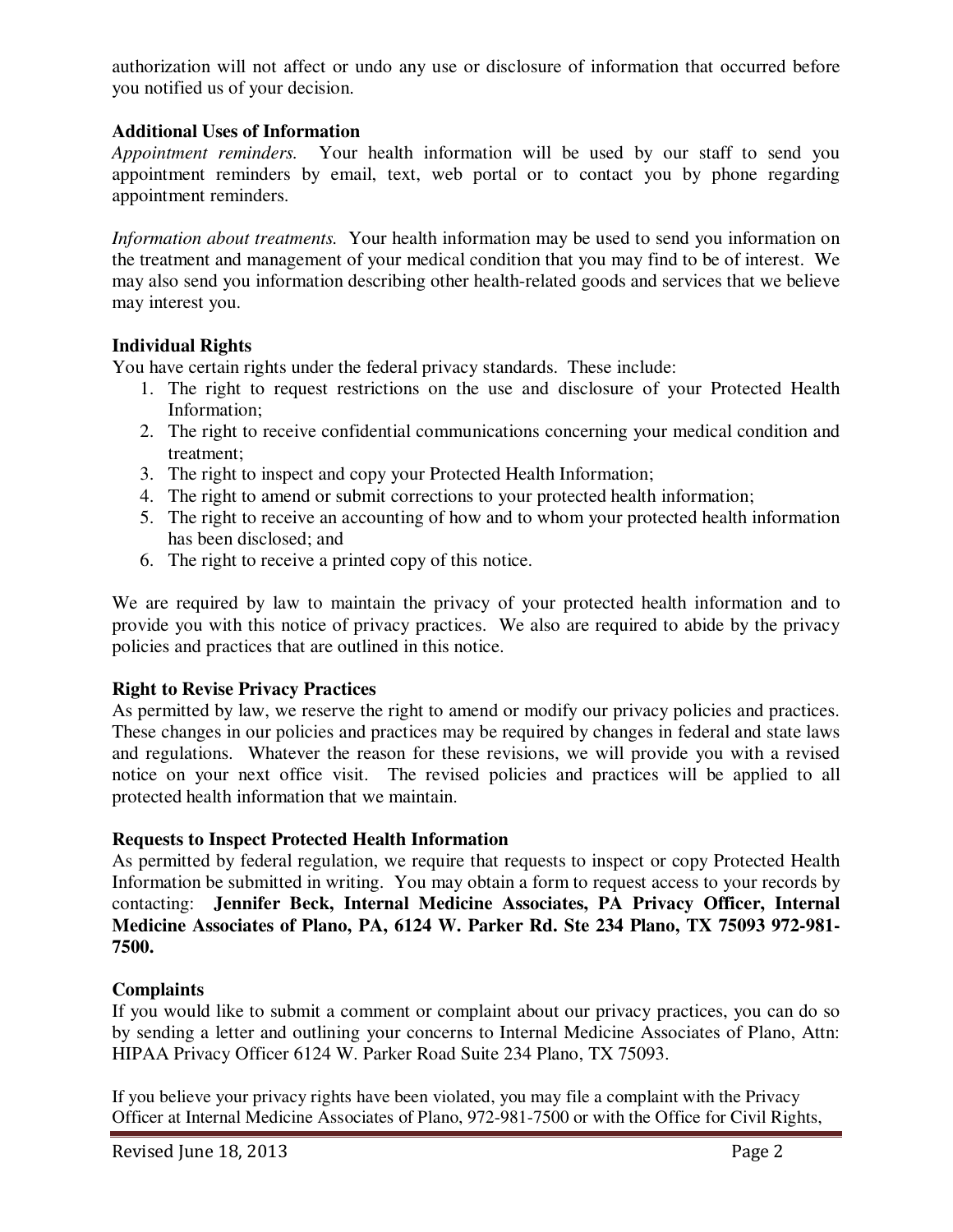U.S. Department of Health and Human Services. To file a complaint with Internal Medicine Associates of Plano, contact the Privacy Officer at 972-981-7500. Your complaint must be filed within 180 days of when you knew or should have known that the act occurred. The address for the Office of Civil Rights is:

*Secretary of Health & Human Services Region VI, Office for Civil Rights U.S. Department of Health and Human Services 1301 Young Street, Suite 1169 Dallas, TX 75202* 

All complaints should be submitted in writing.

*You will NOT be penalized for filing a complaint.*

**Effective Date**  This Notice is effective on or after January 1, 2008.

# **Acknowledgment Form**

**I acknowledge receipt of this Notice of Privacy Rights which I have reviewed and give my permission to \_\_\_\_\_\_\_\_\_\_\_\_\_\_\_\_\_\_\_\_\_\_\_\_\_\_\_ to use and disclose my health information in accordance with it.** 

\_\_\_\_\_\_\_\_\_\_\_\_\_\_\_\_\_\_\_\_\_\_\_\_\_\_\_\_\_\_\_\_ \_\_\_\_\_\_\_\_\_\_\_\_\_\_\_\_\_\_\_\_\_\_\_\_\_\_\_\_\_\_\_\_\_\_\_

**Name of Patient Signature of Patient Signature of Patient** 

 $\overline{\phantom{a}}$  , and the contract of the contract of the contract of the contract of the contract of the contract of the contract of the contract of the contract of the contract of the contract of the contract of the contrac **Signature of Parent or Guardian Date**

\_\_\_\_\_\_\_\_\_\_\_\_\_\_\_\_\_\_\_\_\_\_\_\_\_\_\_\_\_\_\_\_\_\_\_

\_\_\_\_\_\_\_\_\_\_\_\_\_\_\_\_\_\_\_\_\_\_\_\_\_\_\_\_\_\_\_\_\_\_\_

\_\_\_\_\_\_\_\_\_\_\_\_\_\_\_\_\_\_\_\_\_\_\_\_\_\_\_\_\_\_\_\_\_\_\_

**I give permission to \_\_\_\_\_\_\_\_\_\_\_\_\_\_\_\_\_\_ to release medical information to the following person(s): (Please print names below).** 

**This Authorization will expire in two (2) years from the above date unless written revocation is received.**